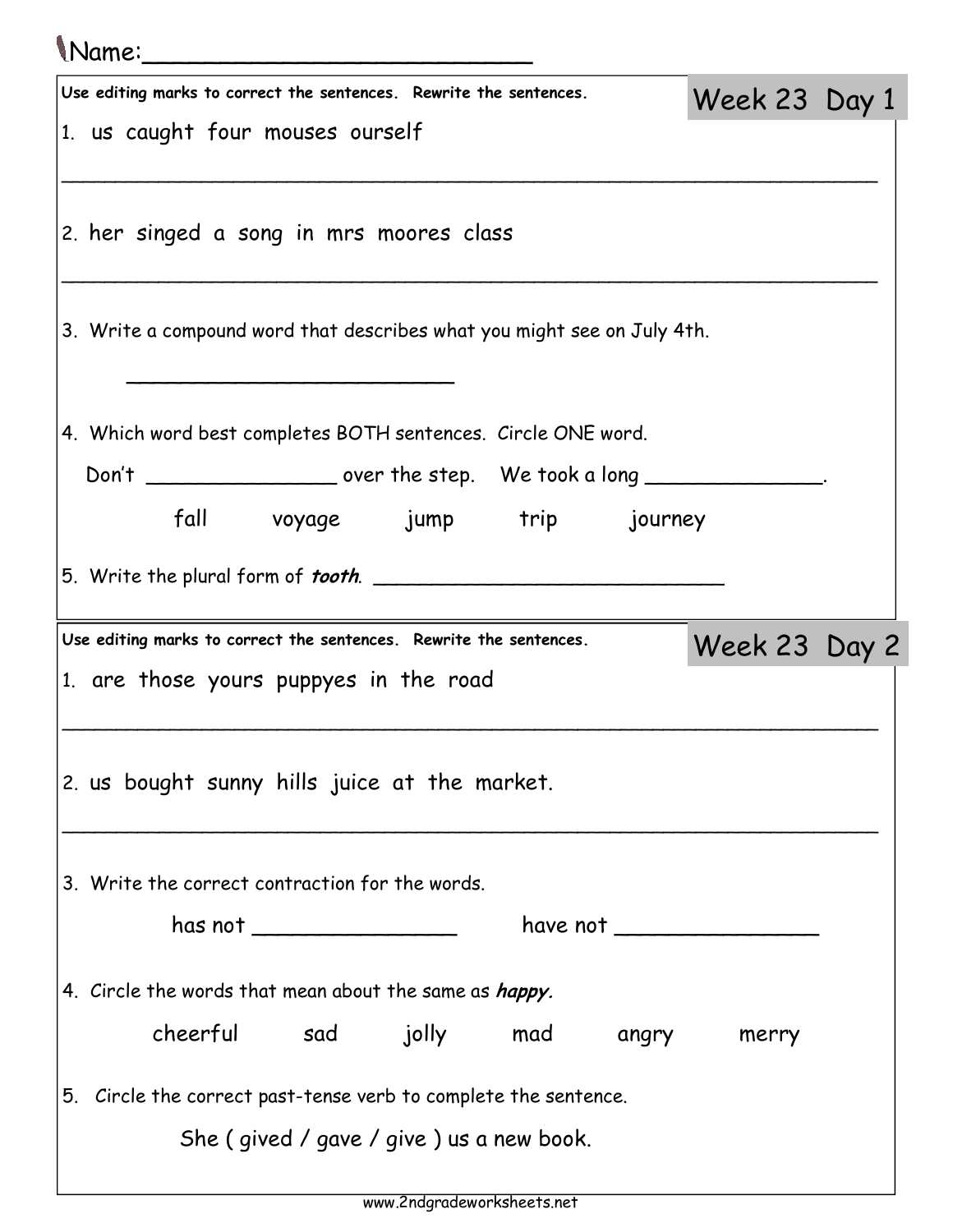## Name:\_\_\_\_\_\_\_\_\_\_\_\_\_\_\_\_\_\_\_\_\_\_\_\_\_

| Use editing marks to correct the sentences. Rewrite the sentences.                | Week 23 Day 3         |  |
|-----------------------------------------------------------------------------------|-----------------------|--|
| 1. will you buy me a mountain drizzle soda? asked jesse                           |                       |  |
|                                                                                   |                       |  |
| 2. that isno't yours seat                                                         |                       |  |
|                                                                                   |                       |  |
| 3. Write the contraction correctly.                                               |                       |  |
| aren't _____________ cann't _________                                             | has'nt ______________ |  |
|                                                                                   |                       |  |
| 4. Circle the compound words below.                                               |                       |  |
| homework hopeful sunburn bookmark untie                                           |                       |  |
| 5. Write the abbreviation for the words.                                          |                       |  |
| November _______________ Doctor ______________ Friday ___________                 |                       |  |
| Use editing marks to correct the sentences. Rewrite the sentences.                | Week 23 Day 4         |  |
| 1. did'nt mary bring she home work today                                          |                       |  |
|                                                                                   |                       |  |
| 2. me mom bought a zcircle240 game system for my birth day                        |                       |  |
|                                                                                   |                       |  |
|                                                                                   |                       |  |
| 3. Write the correct possessive pronoun to complete the sentence.                 |                       |  |
| Jada left ___________ backpack at school. (Jada's backpack)                       |                       |  |
| The twins are having a party at ______________ house. ( <i>the twin's house</i> ) |                       |  |
| 4. Write the contraction for the words below.                                     |                       |  |
|                                                                                   |                       |  |
| 5. Write admire to show it happened in the past. _______________________________  |                       |  |
|                                                                                   |                       |  |
|                                                                                   |                       |  |